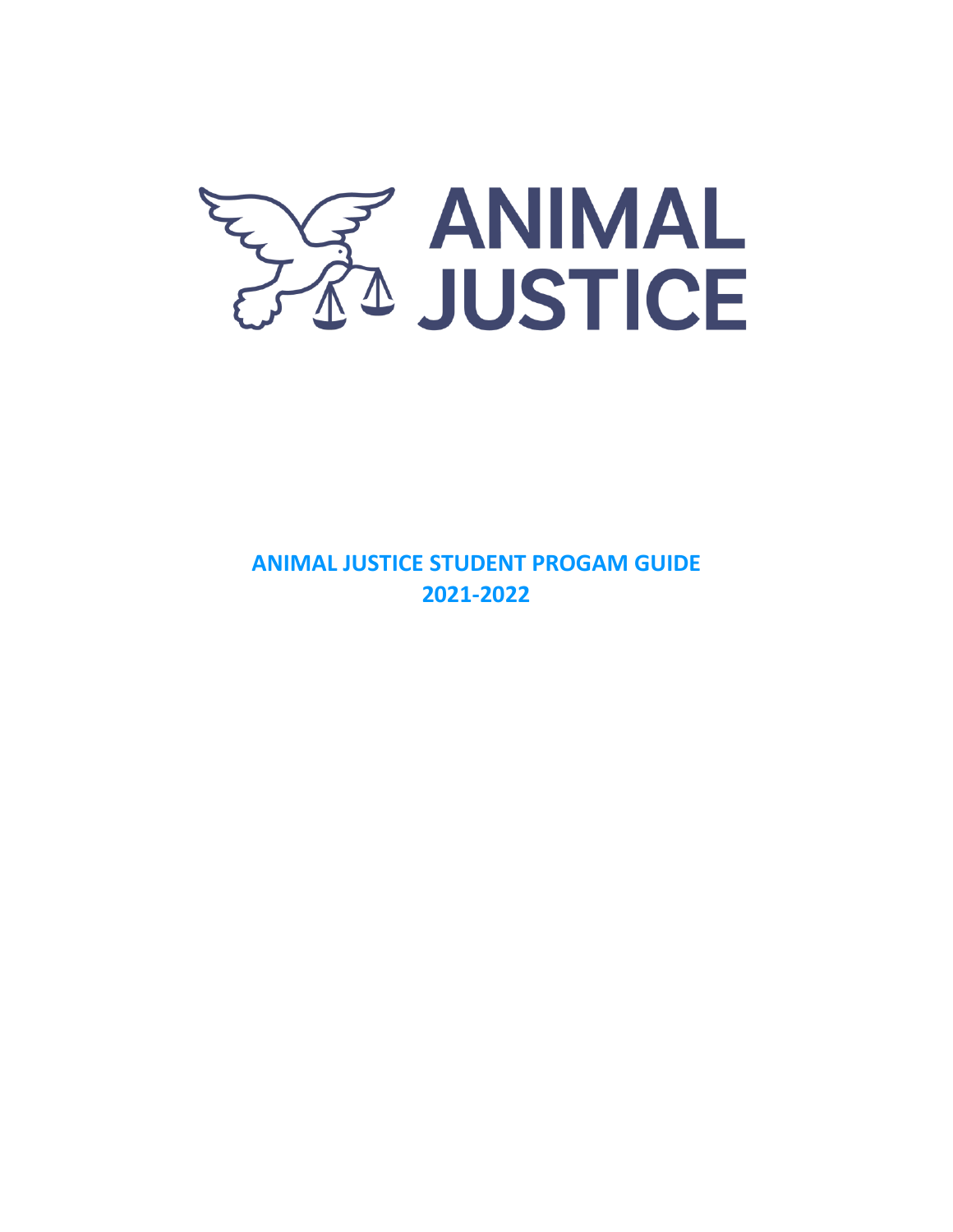## ANIMAL JUSTICE STUDENT PROGAM GUIDE

# **Table of Contents**

| i.<br>ii.<br>iii.<br>iv.<br>v.<br>vi. |  |
|---------------------------------------|--|
| i.<br>ii.<br>iii.<br>iv.              |  |
|                                       |  |
|                                       |  |
|                                       |  |
|                                       |  |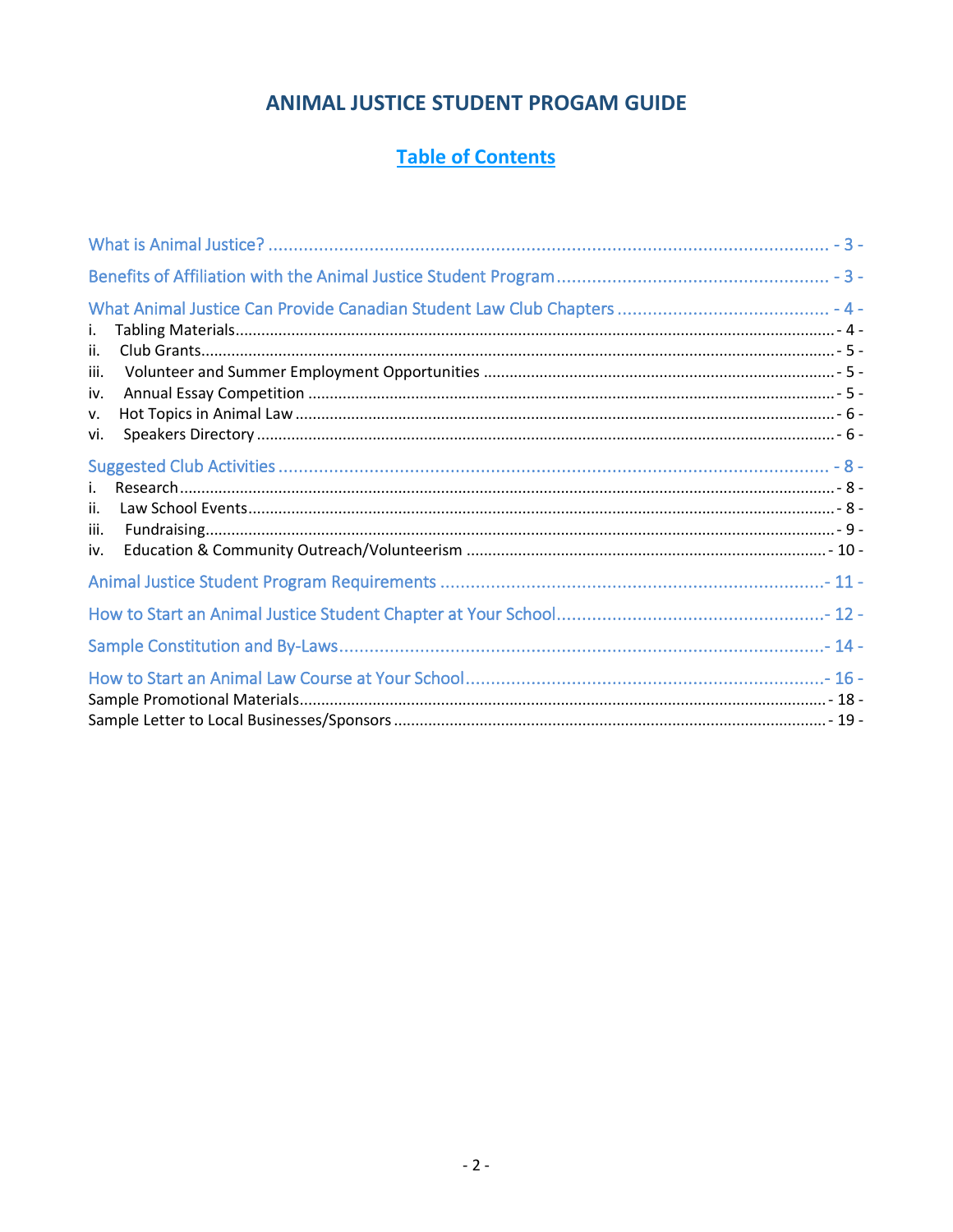## **What is Animal Justice?**

Animal Justice is Canada's only national animal law advocacy organization, leading the legal fight for animals in Canada. Our lawyers work to pass strong new animal protection legislation, push to hold industries accountable for unlawful animal abuse, and fight for animals in court.

Animal Justice is committed to supporting and growing the field of animal law.

#### **Growing the Field of Animal Law in Canada**

The Animal Justice Student Program helps foster the next generation of animal lawyers. We give students opportunities to get active while still in law school, and ensure they learn skills that will help them become the leaders of tomorrow in the growing field of animal law.

Animal law has exploded in Canada in recent years. A decade ago, only a handful of animal law classes were offered in Canadian law schools. Today, at least 13 law schools now count animal law among their regular course offerings, and more students than ever before are active in the field and seeking to raise the profile of animal law on campuses across Canada.

The growth of animal law is also evident in the legal work being done nationwide. Animal law issues are top of mind for many Canadians, and regularly make headlines. More court cases than ever before are being fought over animals, and there is a renewed interest in improving animal protection legislation. For the first time since the 1800s, Canada's federal Parliament recently passed three new animal protection bills, outlawing whale and dolphin captivity, the trade in shark fin, and closing loopholes related to bestiality and animal fighting provisions. The first-eve[r Canadian journal edition](http://www.cjccl.ca/animal-law/) devoted to animal law was released in 2019. The annual Canadian Animal Law Conference has been held since 2019. Meanwhile, law firms, individual practitioners, and lawyers in advocacy organizations are increasingly incorporating animal law into their practices.

Animal Justice is committed to fostering the next generation of animal lawyers. We understand the importance of exposing students to animal law, supporting their efforts, and ensuring they gain knowledge and skills in this growing field. Your club has the power to educate students, faculty members, and the broader community about inadequate legal protections for animals, inspire others, and get active in making social and legal change for animals!

### **Benefits of Affiliation with the Animal Justice Student Program**

Animal Justice launched our student program in the 2018-2019 academic year. For the first time, we offered student animal law clubs an opportunity to affiliate with Animal Justice, and access club and event funding, Canadian animal law resources, guest speaker opportunities, and volunteer research opportunities.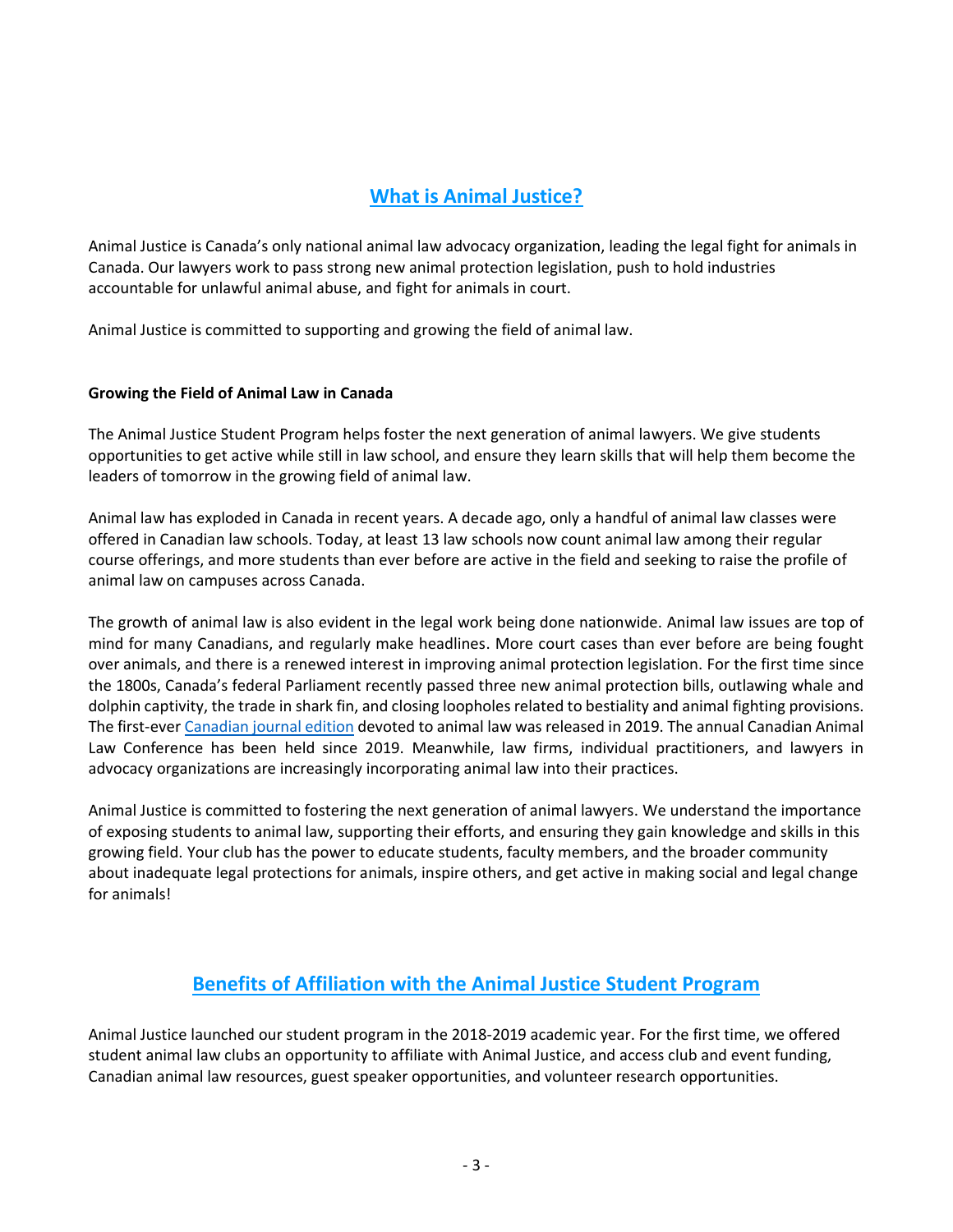The Animal Justice student program aims to foster the development of animal law at Canadian law schools, provide Canadian-focused volunteer opportunities for students, and connect students with career opportunities in the growing animal law community. The Animal Justice student program will also provide a forum for chapter collaboration by connecting students from law schools across the country.

A typical academic year quickly begins with the annual Canadian Animal Law Conference in early October, which features a day-long Student Conference. Throughout the school year, the Student Program offers funding opportunities for student-led projects and events, and we keep students up-to-date with law resources, guest speakers, and volunteer opportunities. Animal Justice also hosts nation-wide student meetings throughout the year to facilitate club collaboration and student support. Toward the end of the academic year, Animal Justice holds a student essay contest, with the winner announced at the next Student Conference.

Animal Justice appreciates club autonomy, and club activities are self-directed. We encourage clubs to review the project and event ideas offered in this guide as they plan their activities for the school year, and be creative in the development of topics of interest, educational events, fundraisers, and other initiatives. We also encourage clubs to collaborate with each other, and reach out to Animal Justice staff to discuss ideas.

**To affiliate your club with the Animal Justice student program for this school year, please fill ou[t this form.](https://docs.google.com/forms/d/1BUMB21eeBY5zR7foAVzSftHLuTt_a_fG_vDQUEMNvyA) (Note that you should complete the form even if your club has been registered in past years, as we require up-to-date contact information.)**

**When contact information for affiliated clubs has been confirmed, Animal Justice will share this information with other clubs to enable collaboration. Club members are also invited to join [a Facebook group](https://www.facebook.com/groups/292382741538833/) designed to facilitate communication amongst clubs.**

## **What Animal Justice Can Provide Canadian Student Law Club Chapters**

### **i. Student Program Lawyer Samantha Skinner**

Samantha Skinner is our Toronto-based Student Program Lawyer. Their role is 100% dedicated to making sure this year will be productive for all student clubs and members. If you have any questions, concerns, or comments about any aspect of the Animal Justice Student Program, you can reach them at [samantha@animaljustice.ca.](mailto:samantha@animaljustice.ca) In addition to reviewing the affiliation and grant application forms, Samantha will be hosting virtual events throughout the year.

### **ii. Tabling Materials**

- Normally, all Animal Justice student program members are eligible to receive free tabling materials to use at the chapter's meetings and events throughout the school year. These materials may include Animal Justice literature on animal law issues, petitions, pens, and stickers.
- In the 2021-2022 academic year, we recognize that many law schools are still operating partially or primarily on a virtual basis, and in-person events will be limited. If you do wish to request tabling materials, **please contact us at [studentprogram@animaljustice.ca](mailto:studentprogram@animaljustice.ca) with details.**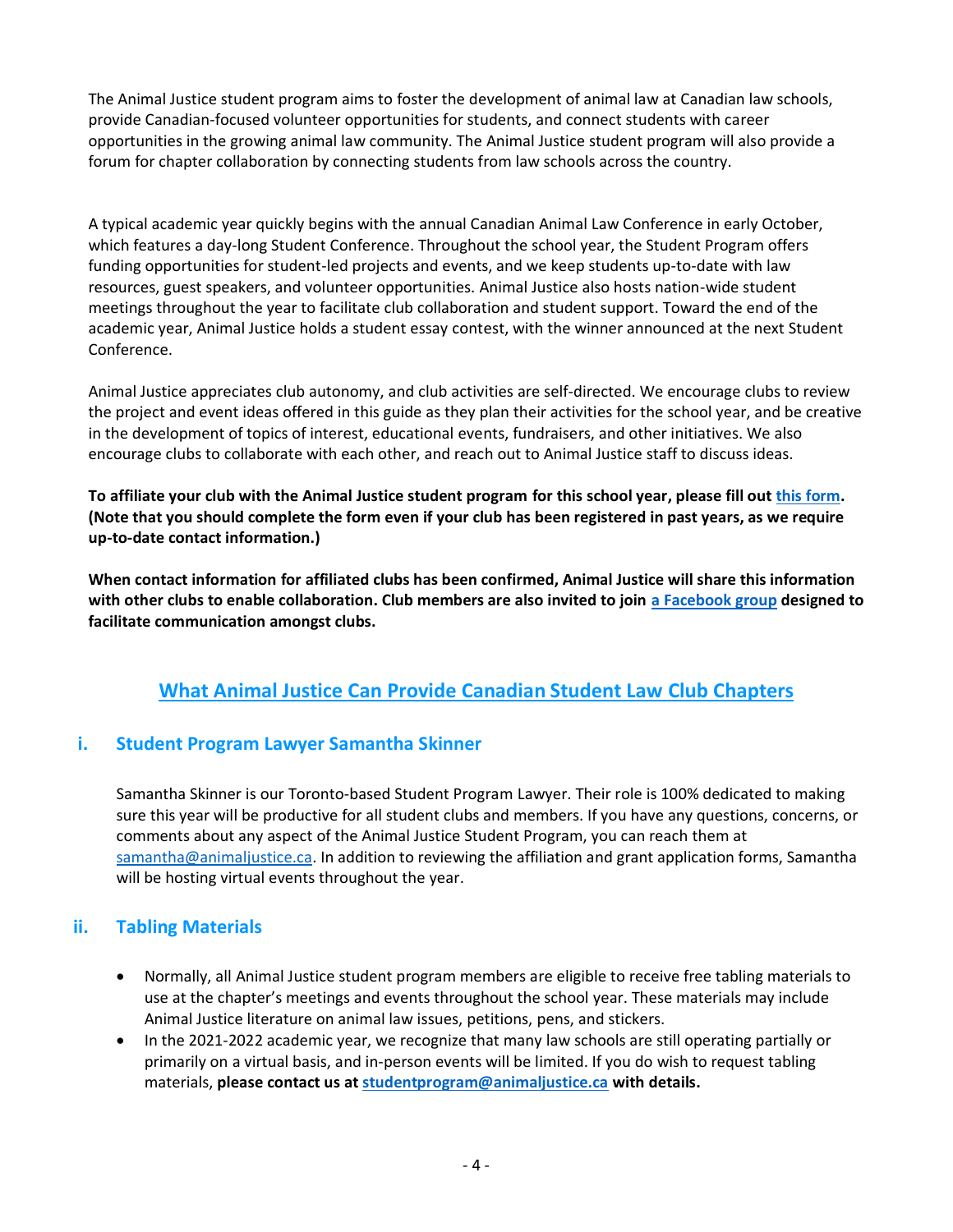### **iii. Club Grants**

Animal Justice student clubs can apply for funding to support club initiatives, such as community events, advocacy activities, and guest speakers. Clubs are eligible for up to \$500 per academic year. Additional funding may be available in special circumstances.

Clubs are also encouraged to investigate opportunities to receive funding from law schools or student union organizations.

#### **Grant Requirements:**

- 1) An applicant club must be affiliated with Animal Justice.
- 2) Grants will be awarded for initiatives that support Animal Justice's mission and further the field of animal law.
- 3) Any food or supplies funded via an Animal Justice grant must be free from animal products and animal testing, i.e., vegan (no meat, fish, dairy, eggs, wool, leather, or any other animal products).
- 4) If awarded, grant funding will be provided after Animal Justice receives itemized receipts.

Fill out a [grant application form](http://docs.google.com/forms/d/1ATtv67lc2AHvY48-Ay7CqhKKqY59y_Ewr6wHAovD5gM) to seek funding for your activities. If you have any questions about the grant process, please email [studentprogram@animaljustice.ca.](mailto:studentprogram@animaljustice.ca)

### **iv. Animal Justice Student Sessions 2020-2021**

In the spirit of taking advantage of the new online world of 2020, Animal Justice will be hosting a minimum of six virtual student sessions this year. The goal of these sessions is to support students in their academic endeavours as well as give students the opportunity to assist Animal Justice with upcoming animal legal matters. These sessions will occur in addition to the annual general meeting at the Student Conference, and all student club members are welcome to join. Student Program Lawyer Samantha Skinner will provide more information about dates, topics, and how to register.

### **v. Volunteer and Summer Employment Opportunities**

Animal Justice will provide volunteer opportunities throughout the academic year to ensure that students are able to gain valuable experience working on animal law issues.

Animal Justice also supervises summer students who are able to secure funding for a summer position from their law school or another source.

For more information about volunteer or summer opportunities, please contact [studentprogram@animaljustice.ca.](mailto:studentprogram@animaljustice.ca)

### **vi. Annual Essay Competition**

If there is interest, all Animal Justice student program members will be invited to participate in an essay competition. Students are invited to submit papers or essays that they have prepared, whether on their own initiative or as part of law school coursework. The competition will be judged by a panel of animal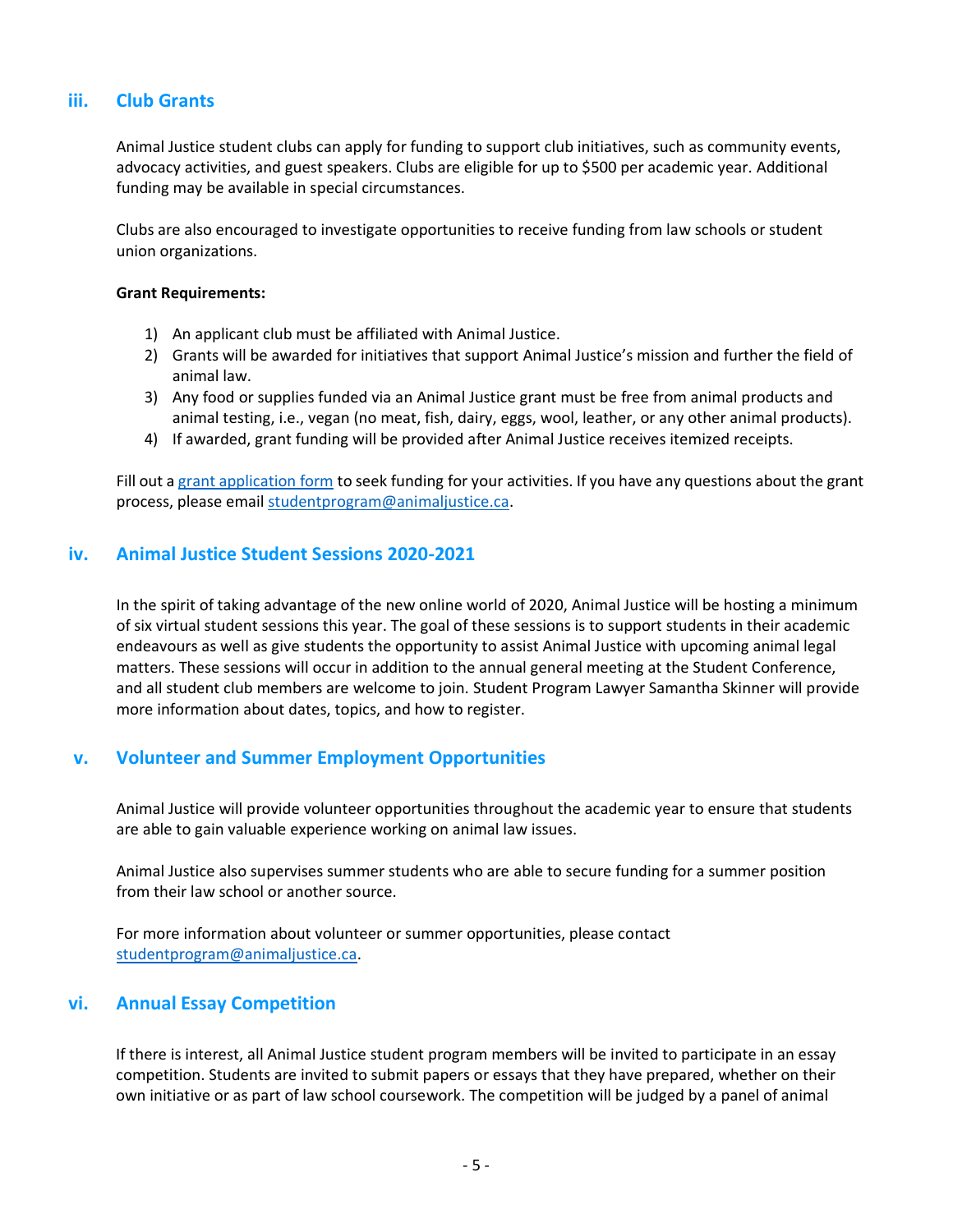lawyers. **A cash prize of \$250 will be awarded to the winner of the competition.** Details of the essay competition will be announced during the school year.

### **vii. Hot Topics in Animal Law**

Animal Justice will provide assistance, including resources, to help student clubs focus on current issues in the field of law.

The following issues are ones that Animal Justice has identified as key issues in the field of animal law today. Clubs are welcome to consider the following list of issues when identifying topics for educational events, fundraisers, speakers, conferences, panels, and for research and policy writing purposes.

#### **Key Issues**

- *Canadian ag gag laws*
- *Preventing the next pandemic: the role of animal law*
- *Fixing Canada's broken animal transport laws*
- *Banning cosmetic testing on animals in Canada and around the world*
- *Canada's criminal animal cruelty laws: Why are they the weakest in the western world?*
- *Law enforcement: Is it time to move past animal law enforcement by private charities, and toward a public model?*
- *Challenging animal cruelty via false advertising laws*
- *Challenging and repealing breed-specific legislation (BSL)*
- *Animal advocacy gets political: Lobbying, elections, and legislation*
- *Banning whale & dolphin captivity in Canada – how the fight was won*
- *The World Protection's Animal Index & Canada's failing grade*
- *Restrictions on companion animals: Tenancy and condo / strata challenges*
- *Defending the civil rights of animal advocates*
- *Banning shark finning*
- *Tackling puppy mills & breeders*
- *Do animals need personhood?*
- *Animal suffering in the sporting context: Ending rodeos*
- *Pet custodial disputes in divorce and separation: The next wave in family law?*
- *Why be vegan?*
- *What is animal sentience?*
- *Zoos & Aquariums: Regulation and current issues*
- *Animals used for entertainment: No longer socially acceptable?*
- *Protecting the human rights of people who choose to be vegetarian or vegan*

### **viii. Speakers Directory**

#### **Animal Justice**

- Camille Labchuk, Executive Director [camille@animaljustica.ca](mailto:camille@animaljustica.ca)
- Kaitlyn Mitchell, Staff Lawyer [kmitchell@animaljustice.ca](mailto:kmitchell@animaljustice.ca)
- Samantha Skinner, Student Program Lawyer [samantha@animaljustice.ca](mailto:samantha@animaljustice.ca)

#### **Politicians**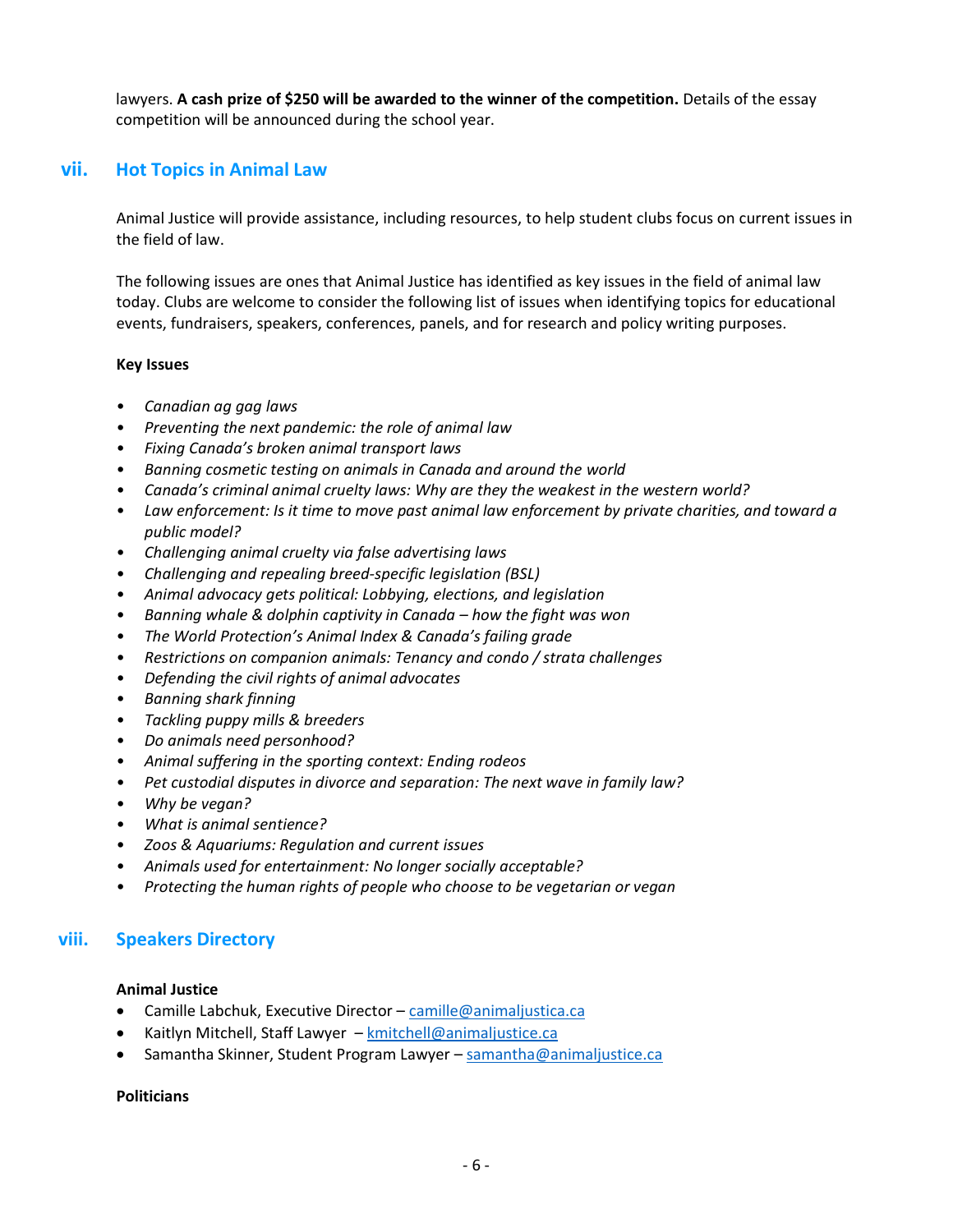- Nathaniel Erskine-Smith, MP for Beaches East York, Liberal, lawyer [nathaniel.erskine](mailto:nathaniel.erskine-smith@parl.gc.ca)[smith@parl.gc.ca](mailto:nathaniel.erskine-smith@parl.gc.ca)
- Michelle Rempel, MP for Calgary Nose Hill, Conservative [michelle.rempel@parl.gc.ca](mailto:michelle.rempel@parl.gc.ca)
- Elizabeth May, MP for Saanich—Gulf Islands, former leader of the Green Party of Canada [elizabeth.may@parl.gc.ca](mailto:elizabeth.may@parl.gc.ca)
- Fin Donnelly Former MP for Port Moody Coquitlam, sponsor of anti-shark finning legislation, now MLA for Coquitlam—Burke MountainParliamentary Secretary for Fisheries and Oceans in BC – [fin.donnelly.MLA@leg.bc.ca](mailto:fin.donnelly.MLA@leg.bc.ca)
- Retired Senator Murray Sinclair, lawyer, former judge, and sponsor of Bill S-203 [senator.sinclair@sen.parl.gc.ca](mailto:senator.sinclair@sen.parl.gc.ca)
- Retired Senator Wilfred Moore, lawyer and sponsor of Bill S-203 (contact info available upon request)
- Mike Schreiner, MPP for Guelph, leader of the Green Party of Ontario [mschreiner@ola.org](mailto:admin@gpo.ca)

### **Lawyers**

- Peter Sankoff, Professor of Law, University of Alberta [psankoff@ualberta.ca](mailto:psankoff@ualberta.ca)
- Rebecca Breder, lawyer at Breder Law, Animal Justice Advisor [rbreder@boughton.ca](mailto:rbreder@boughton.ca)
- Katie Sykes, Associate Professor of Law, Thompson Rivers University, Animal Justice Advisor [csykes@tru.ca](mailto:csykes@tru.ca)
- Victoria Shroff, Shroff Animal Law [shroffandassociates@gmail.com](mailto:shroffandassociates@gmail.com)
- Alanna Devine, Principal, Devine Animal Law [alanna@devineanimallaw.ca](mailto:alanna@devineanimallaw.ca)
- Sophie Gaillard, Director of Animal Advocacy, Montreal SPCA [sgaillard@spcamontreal.com](mailto:sgaillard@spcamontreal.com)
- Marcie Moriarty, Chief Prevention and Enforcement Officer, BC SPCA [mmoriarty@spca.bc.ca](mailto:mmoriarty@spca.bc.ca)
- Melanie Coulter, Executive Director of the Windsor Humane Society, and Adjunct Professor of animal law at the University of Windsor – [melanie@windsorhumane.org](mailto:melanie@windsorhumane.org)
- Arden Beddoes, lawyer at Beddoes Litigation [arden@beddoeslitigation.com](mailto:arden@beddoeslitigation.com)
- Gary Grill, Grill Barristers [garygrill@grillbarristers.com](mailto:garygrill@grillbarristers.com)
- Jessica Eisen Assistant Professor of Law, University of Alberta [jeisen@ualberta.ca](mailto:jeisen@ualberta.ca)
- Lesli Bisgould, Canada's first animal rights lawyer, adjunct professor of animal law at the University of Toronto – [bisgould@idirect.com](mailto:bisgould@idirect.com)
- Angela Fernandez, Professor of Law, professor of animal law, University of Toronto Faculty of Law [angela.fernandez@utoronto.ca](mailto:angela.fernandez@utoronto.ca)
- Maneesha Deckha, Professor of Law, University of Victoria [mdeckha@uvic.ca](mailto:mdeckha@uvic.ca)
- Jodi Lazare, Assistant Professor of Law, Schulich School of Law [jodi.lazare@dal.ca](mailto:jodi.lazare@dal.ca)
- Angela Lee, Assistant Professor of Law at the Lincoln Alexander School of Law at Ryerson University (X University) – [angela@ryerson.ca](mailto:angela@ryerson.ca)

### **Other Suggestions for Speakers**

- Review the speakers from the 2019 and 2020 Canadian Animal Law Conferences
- Contact local humane societies or animal rescue organization—they often have lawyers who assist with legal matters, or staff that are knowledgeable about animal issues
- Invite a local prosecutor to give a presentation about investigating and prosecuting animal cruelty offences
- Invite a defence lawyer who defends animal advocates to speak about their work.
- Contact a local or national animal rights organization many groups now have at least one staff attorney and others have entire litigation departments.
	- o e.g., Humane Society International, Humane Canada, Animal Alliance, Zoocheck, The Fur-Bearers, the Canadian Centre for Alternatives to Animal Methods, World Animal Protection, Vancouver Humane Society, Animal Protection Party of Canada, Nation Rising
- Ask the instructor who teaches animal law at your school (or another school) to give a presentation.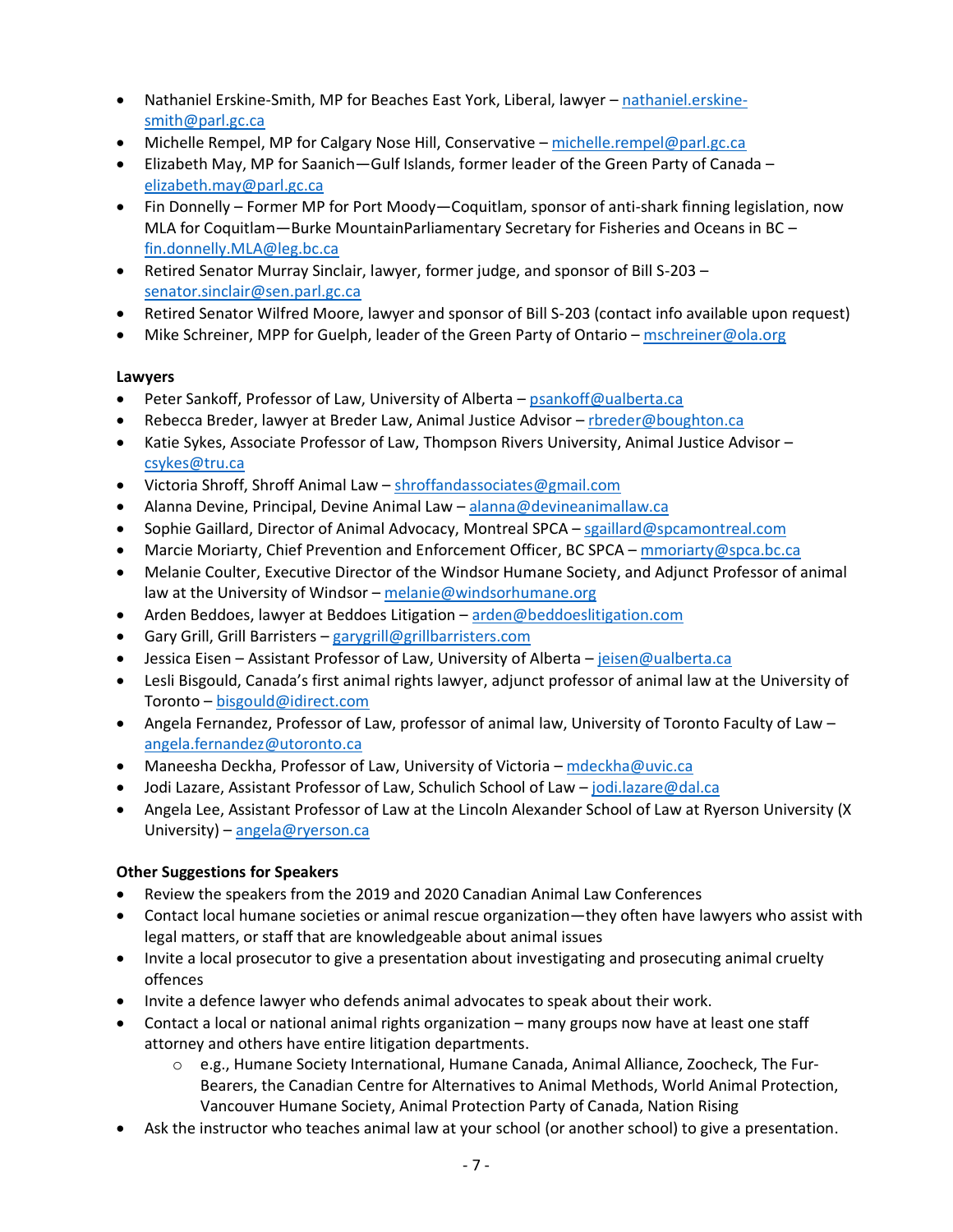- Ask an animal-friendly elected official in your area to speak about pro-animal legislation they have sponsored or supported (find some at [www.votersforanimals.ca\)](http://www.votersforanimals.ca/)
- Invite an animal law author or other expert in the field to speak at your school

## **Suggested Club Activities**

### **i. Research**

#### **Form a Research Policy Sub-Committee**

Example: In a previous year, a team of five Thompson Rivers (TRU) Animal Law Advocacy (TALA) Student Animal League Defense Fund (SALDF) members formed a research policy sub-committee. The aim of the group was to develop a research project that focused on the legal and policy implications of animal law in British Columbia. In the coming new year, the group hopes to further their specific research interests by developing a concrete civic engagement project tailored to moving animal law forward in British Columbia. The project topic will be restrictions on pet ownership – tenancy and strata challenges within the province.

#### **Host a Research Day**

Host a full day event where law students can undertake legal research on a specific legal issue or campaign in partnership with Animal Justice. The research produced during the event will contribute directly to Animal Justice's work on that particular issue. Have students sign up for a shift, and consider having faculty available to help guide students in their research and answer questions.

Optional: Provide lunch and host a guest speaker on the legal issue.

#### **Political Advocacy**

Encourage legislators to support animal protection legislation, and fight against legislation that harmful to animals' interests. Select a local animal welfare issue (possibly from the list of 'hot topics' identified by Animal Justice) and an overview of the laws or any exciting legislative developments. Oppose legislation that would further harm animals' interests. Draft model legislation that addresses animal issues and consider meeting with local politicians to advocate for improved animal protection laws.

### **ii. Law School Events**

#### **Hold an Animal Law Week**

Dedicate a week to raising public awareness about animal abuse, including how to report it, and how to work within your community to create stronger laws and ensure tough enforcement.

#### **Suggested Events & Projects**

- $\circ$  Informational table during class breaks (Animal Justice can provide free tabling materials)
- o Host a guest speaker and/or speakers' series/conference
- $\circ$  Consider teleconferencing/videoconferencing with other speakers and/or clubs nationally
- o Hold an educational event, possibly combined with a fundraiser
- o Host a film screening
- o Email or call your local MP about pending local, provincial, or federal legislation
- o Bake animal-themed treats to distribute with tabling materials

#### **Farmed Animal Justice Week**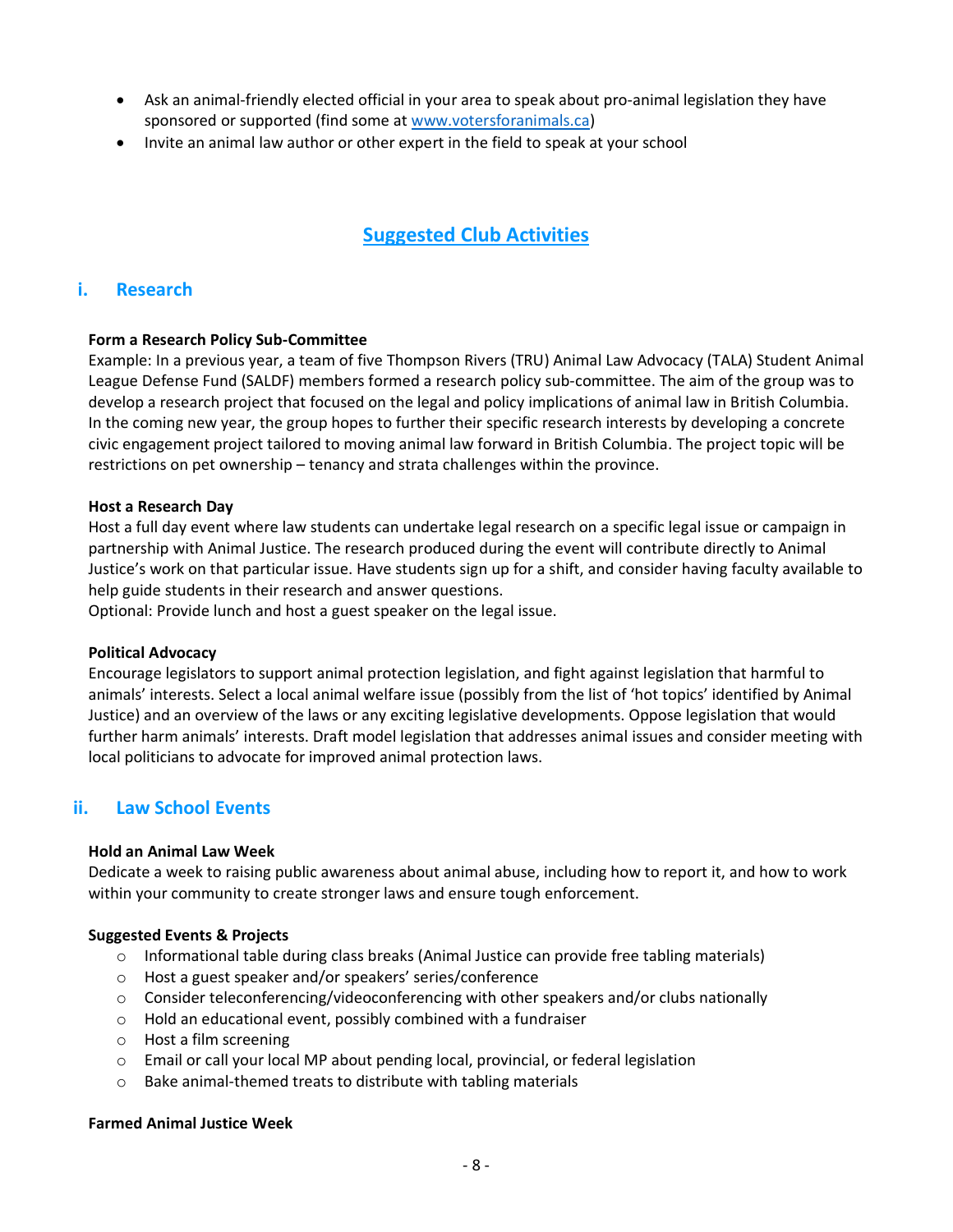Dedicate a week to raising public awareness about the lack of [meaningful](http://aldf.org/resources/advocating-for-animals/farmed-animals-and-the-law/) laws that protect farmed animals from cruel treatment.

### **Suggested Events & Projects**

- $\circ$  Informational table during class breaks (Animal Justice can provide free tabling materials)
- $\circ$  Host a film [screening](http://aldf.org/?p=24617) on a farmed animal topic (see list of suggested documentaries for options, e.g., *Death on a Factory Farm* about a case involving criminal anti-cruelty charges brought against a pig farmer, or team up with the Environmental Law Society and show *Cowspiracy*, about the environmental impacts of factory farming.
- o Visit or volunteer at a farmed animal sanctuary
- o Host a guest speaker and/or speakers' series/conference
- o Email or call your local MP about pending local, provincial, or federal legislation protecting farmed animals

### **iii. Fundraising**

Fundraising campaigns can be a very rewarding club activity. Not only do they expose the broader community to the legal issues concerning animals in Canada, they allow clubs to give back to their community, and raise funds to support their work.

Clubs should identify their targeted issue and goal for fundraising. Do you want to get the word out about factory farming? Help homeless pets and or local farm sanctuaries? Advocate for animal-friendly legislation? Subsequently, chapters should devise a plan as to how funds raised will be used. Will all money raised go to a designated charity? Or will the club retain a certain percentage be used to further club directives i.e., hosting future events, ordering apparel, attending a conference?

Consider approaching local businesses in the community to donate space / venues to host prospective fundraisers and items for silent auction prizes and raffle giveaways. Great places to start are local vegan food establishments, pet shops, doggy daycares and spas, and cruelty-free cosmetics companies.

#### *See a sample letter to send to local businesses at the back of this package.*

#### **Ideas for Fundraising Events:**

- **Dinner + silent auctions**
	- $\circ$  i.e. Sip & Support (the  $\equiv$  e.g., a local animal rescue, the club itself, or Animal Justice) *"Help Animals in need this summer with a fun fundraiser in support of \_\_. Join us and meet some adoptable dogs."*
- **Vegan barbeque**
	- o By treating students on the law school campus to vegan food, beer, and raffle prizes, your chapter can raise funds while helping nurture compassion for farmed animals. (Options: vegan burgers, hot dogs, pizza, salads, artisan vegan cheeses, beer, coffee, soda).
	- o Consider approaching local or national businesses for food donations.
	- o Consider coupling the event with a raffle, and secure donated prizes.
- **Bake sales**
	- o Ask club members to bring baked items, and set up a table in a high-traffic area of your law school.
- **Fitness fundraisers / karma class**
	- o Hold a by-donation fitness class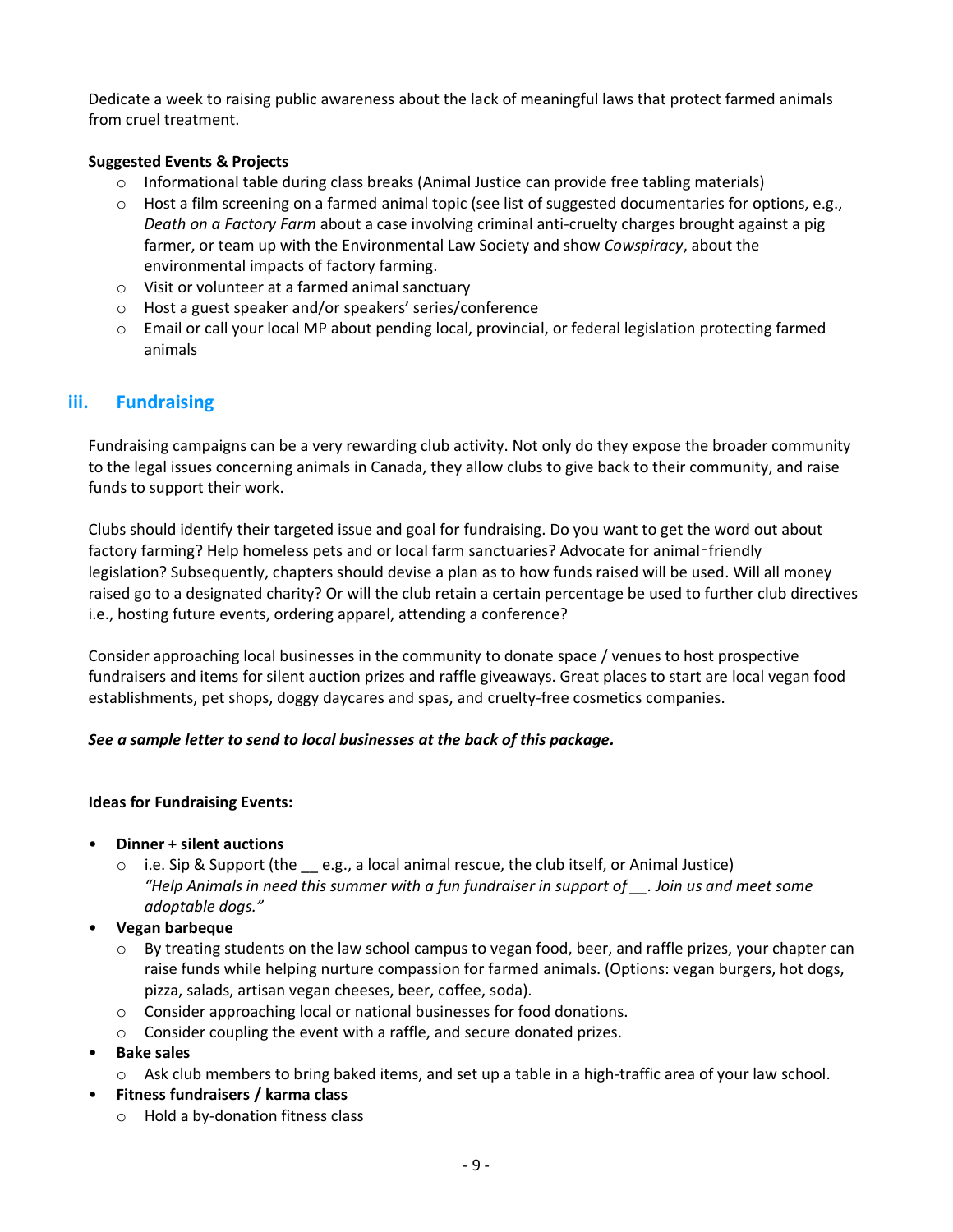- **Collect donations for local sanctuaries, rescues and shelters**
	- o Encourage students to donate food, blankets, toys, and money.
- **Car washes**
- **Bottle drives**

### **iv. Education & Community Outreach/Volunteerism**

#### **Education**

- **Tabling**
	- $\circ$  Set up an informational table on campus and/or in the community to raise awareness about animal protection issues. Find out if your university has literature stands on campus that you can stock with educational / tabling materials provided by Animal Justice.
- **Apply fo[r VegFund](http://www.vegfund.org/) grants for: vegan food distribution, Pay-Per-View footage, film screenings**
- **Organize lunch hour speakers** (option: lunch provided)
- **Organize film screenings** (option: food/snacks provided)
	- $\circ$  Be sure to confirm the licensing requirements for any film selected for screening. Some are available for free via streaming services such as Netflix while others may require a screening fee.
	- o **Where to hold:**
		- o On campus: classrooms, or auditoriums/theatres
		- o Off campus: community centers, private residences
	- o **List of suggested films**
		- o The Walrus and the Whistleblower
		- o Meat the Future
		- o The Animal People
		- o The Ghosts in Our Machine
		- o Earthlings
		- o Dominion
		- o The Game Changers
		- o Peaceable Kingdom
		- o Cowspiracy
		- o What The Health
		- o Death on a Factory Farm
		- o Blackfish
		- o The Cove
		- o Speciesism: The Movie
		- o The End of Meat
		- o The Elephant in the Living Room
		- o Forks Over Knives
		- o Sled Dogs
		- o Unlocking the Cage
		- o Sharkwater
		- o The Paw Project
		- o Okja
		- o An Apology to Elephants
		- o Maximum Tolerated Dose
		- o At the Edge of the World
		- o Behind the Mask
		- o Vegucated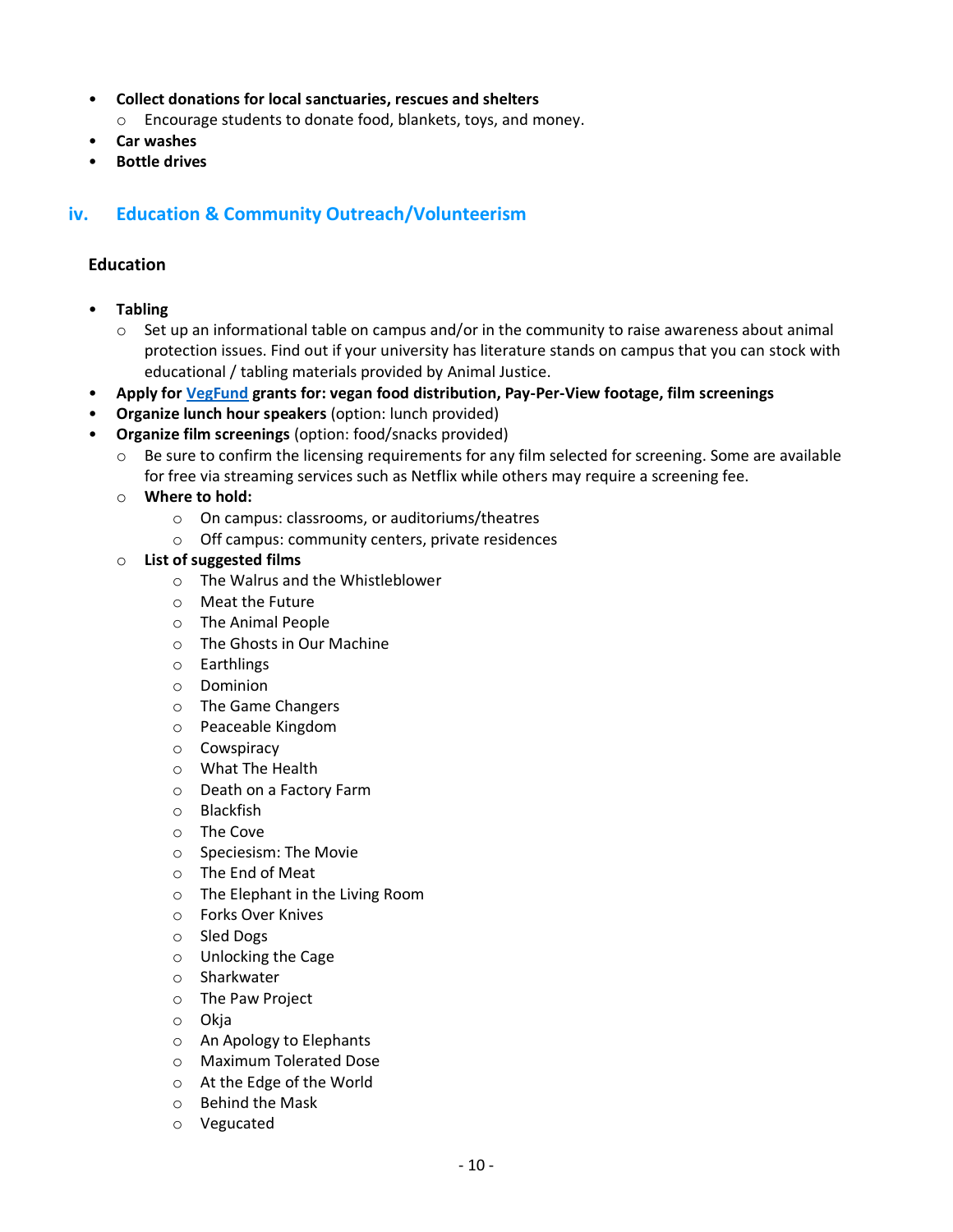- o Kangaroo
- o Lucent
- **Organize and host an annual "Speakers Series"**
	- o Host a series of lectures devoted to various issues related to animal law. You may decide to run fundraisers and awareness campaigns. Consider partnering with other Animal Justice student groups via video and teleconferencing.

### • **Organize and host a cross-disciplinary panel discussion**

Animal law intersects with many other areas of the law, which means that there are countless opportunities for collaboration with other student groups, organizations, and legal professionals when seeking to organize a speaker panel or other event. For example:

- o **Environmental law:** Industrial farming, water / air pollution, greenhouse gas emissions, species extinction
- o **Constitutional law:** Civil liberties and animal advocacy
- o **Women's law:** Link between domestic violence and animal cruelty
- o **Criminal law:** Animal cruelty prosecution, activism and activist rights
- o **International law:** Wildlife poaching and trafficking, international animal transport
- o **Landlord & tenant law:** Housing disputes involving "no pets" policies, discrimination against people with companion animals
- o **Consumer protection law:** False advertising, food safety

### • **Host an animal law panel discussion**

Suggested Topics:

- o The current state of animal welfare law in Canada and abroad. Involve speakers from animal, constitutional and criminal law as well as members of parliament.
- $\circ$  The links between domestic violence and animal abuse. Involve speakers from animal and criminal law (Crown and defense attorneys), local humane / SPCA enforcement officers and any related experts (i.e., psychologists, animal behaviourists, veterinarians)
- $\circ$  Property law, the ownership of property and how this affects pet ownership. Involve speakers from animal law, real estate law, and local residential tribunals.
- $\circ$  Animal testing and how to develop non-animal scientific techniques. Involve speakers from animal law, the scientific community, the industries and public health advocates.
- o Factory farming practices and the resulting environmental effects (air and water pollution). Involve speakers from animal, environmental law, and a First Nations point-of-view.
- o Misleading commercial labeling practices. Involve speakers from animal law, and commercial law.
- o Urban development, population growth and the effect on wild animals. Involve speakers from animal law, developers, and city planners.

### **Community Outreach / Volunteerism**

- Volunteer at a local shelter, rescue, or sanctuary.
- Volunteer with a local animal advocacy organization, e.g., Anonymous for the Voiceless, Vegan Outreach.
- Partner with shelters to hold animal adoption events at your university.
- Political advocacy: Call or meet with local politicians about pending local, provincial, or federal legislation.

### *See appendix for templates to use for promotional materials for fundraisers and events.*

**Animal Justice Student Program Requirements**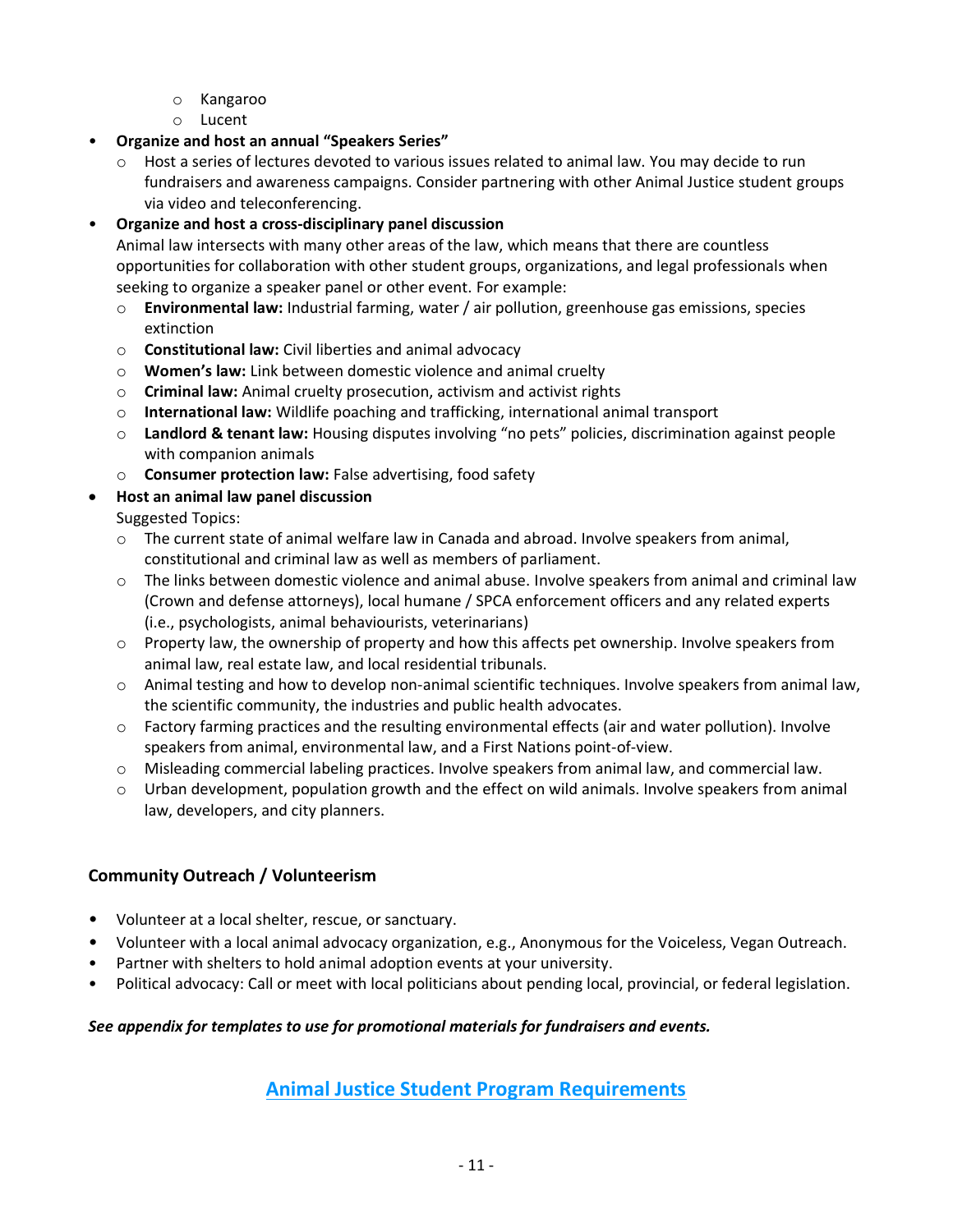To be affiliated with Animal Justice, a law student organization must:

- 1) Be a recognized student group, club, or organization within their law school.
- 2) Incorporate the following mission statement into its by-laws or constitution:

*[Our mission is] to enhance legal protections for animals in Canada through education and advocacy, and to raise awareness about the field of animal law.*

3) Fill out an [affiliation application form,](https://docs.google.com/forms/d/1FKs7VmGvGB-OlNxaFa1dMurd8rnRqQryaK50XX84c-M) providing a list of club executive members.

It is preferred, but not required for 2021-2022 that the club use the words "Animal Justice" in the official cub name.

Chapters must ensure food served at events is vegan, i.e., contains no meat, fish, dairy, eggs, or other animal products. Chapters must commit not to taking part in activities that contribute to animals, i.e., trips to a zoo or aquarium.

An affiliated club may advertise its affiliation with Animal Justice, and will be recognized on our website to assist other students in learning about the club.

Student clubs may use a version of the Animal Justice logo if desired, which is available upon request. Animal Justice has in-house design capacity and can create a logo specific to your club.

Ensure one club member is designated as the point person for contact with Animal Justice.

Please contact student program lawyer Samantha Skinner with any questions at [samantha@animaljustice.ca.](mailto:samantha@animaljustice.ca)

## **How to Start an Animal Justice Student Chapter at Your School**

What if there is no animal law club active and operating at your school? This guide is designed to help you and your classmates start an animal law club at your law school.

**1. Fill out [a club application form.](https://docs.google.com/forms/d/1FKs7VmGvGB-OlNxaFa1dMurd8rnRqQryaK50XX84c-M)**

### **2. Check on administration requirements**

Determine the process for starting a new student club at your law school. Some schools require organizations to adopt by-laws or constitutions. Even if not required, by-laws and constitutions can help provide a foundation to solidify your membership and carry your organization through various changes.

- A) What approvals and applications are required?
- B) Does your school require faculty sponsorship?
- **3. Find a faculty advisor for the club (**if necessary)
- **4. Start spreading the word**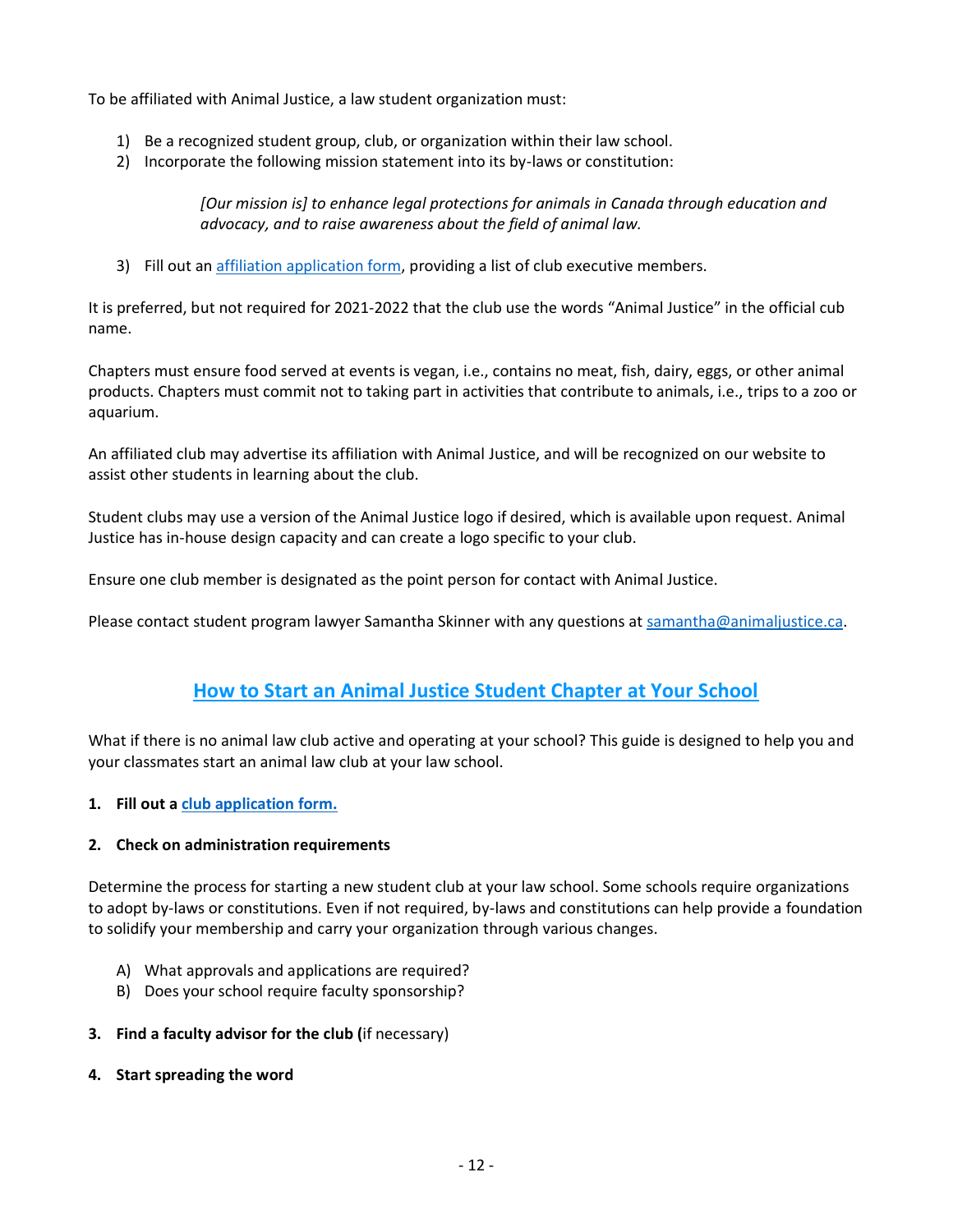Share club details with your fellow students. Make use of on-campus newsletters, bulletin boards, and social media to reach out to other students. Set up a booth at your school's club fair. Contact Animal Justice to request literature.

### **5. Plan your first meeting**

Designate a time and place to hold meetings. Publicize the meeting via posters, social media, and notices on classroom chalkboards.

### **6. Hold your first meeting**

Create an agenda to help keep your first meeting on track.

- i. Explain the mission behind the club and what you hope to accomplish. Tell the group about current animal issues and why action is needed. Brainstorm a list of issues so you can see what people consider most important.
- ii. Collect contact information for meeting attendees.
- iii. Settle on a club name.
- iv. Decide how your club will be organized in terms of leadership. Do you want a president, vice president, treasurer, and secretary? What other roles need to be filled?
- v. Decide how often you will meet. Keep in mind that members will be busy with other activities during the school year. If your group schedules meetings too frequently, there may only be a small turnout at each one. If you don't schedule enough meetings, members may lose enthusiasm. Try to strike the right balance.

### **7. Discuss your goals**

Once your club is established and a core membership in place, it is a good idea to discuss your plans and goals as a group. Keep in mind that goals should be reasonable and attainable given the number of members you have and your available time.

For newly formed Animal Justice chapters, we suggest that their first activity be to establish an animal law class at your school, if there is not already one offered.

### **8. Develop a club website and social media accounts**

Consider creating social media accounts for your club particularly Facebook, which is key for organizing and inviting people to events. Social media accounts make it easier for you to keep students in the loop about animal law issues, as well as club events and campaigns.

### **9. Continue to recruit new club members**

Focus on 1Ls entering so the club will continue. When choosing your club officers, it is a good idea to include a 1L and 2L representative to ensure continuity of your chapter once upper year students graduate and move on.

### **10. Collect email addresses to ensure you can spread the word**

Maintain a spreadsheet or database (e.g., MailChimp) of email addresses for club members and interested students or community members. Send regular emails advising them of issues, events, and opportunities.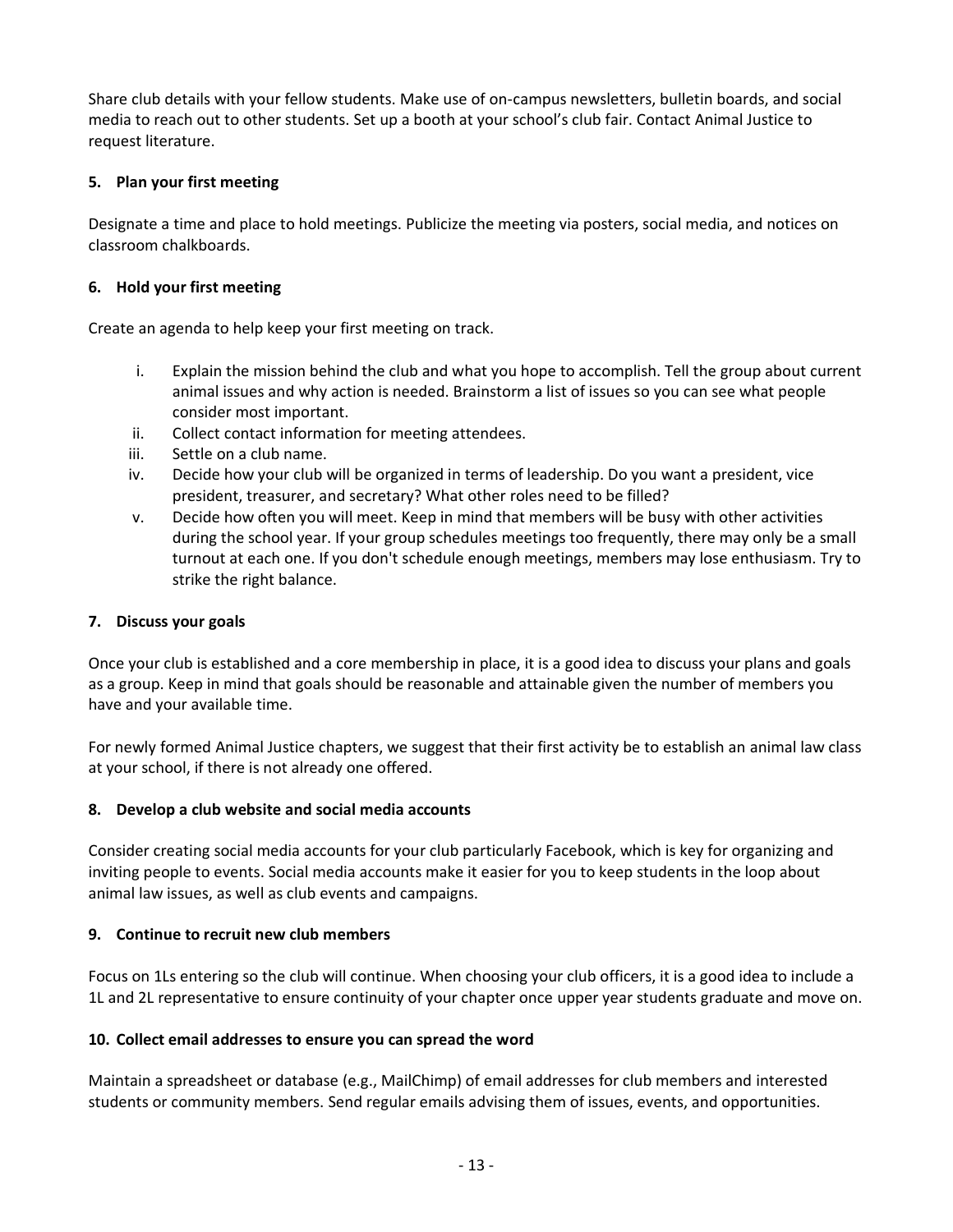#### *See sample constitution and by-laws below.*

## **Sample Constitution and By-Laws**

**Important Note:** These sample by-laws are meant to be used as an example or template. Feel free to modify them to suit your chapter's or law school's requirements (or write your own).

#### *Any requirements that need to be included are colored red below***.**

#### **Article One: Name**

*Animal Justice suggests, but does not require, that clubs incorporate "Animal Justice" into their name.*

E.g., The name of this organization shall be: University of Ottawa Animal Justice Association (hereinafter referred to as uOttawa AJA).

#### **Article Two: Mission Statement**

\_\_\_\_\_\_\_\_ *to enhance legal protections for animals in Canada through education and advocacy, and to raise awareness about the field of animal law.*

*This paragraph meets the required element. The following paragraph is an example of some other elements chapters have added to their mission statement.*

The uOttawa AJA is dedicated to enhancing legal protections for animals in Canada through education and advocacy, and to raise awareness about the field of animal law.

The activities of the uOttawa AJA shall include, but not be limited to: hosting guest speakers, debates, and open-forum discussions on current issues in animal law; carrying out research projects for lawyers and organizations promoting animal protection; networking with students at other law schools; conducting educational events such as information tables and video screenings on animal issues; and advocating on behalf of plant-based students within the uOttawa Faculty of Law.

#### **Article Three: Criteria for Membership**

E.g., Membership in the [CLUB NAME] shall be open to all students currently enrolled in [SCHOOL NAME] Faculty of Law, regardless of gender, race, age, colour, physical disability, or sexual orientation.

#### **Article Four: Executive Members and Officers**

*In this section, you can designate titles and roles for officers, if any, of your Animal Justice chapter. You may also wish to add a list of each officer's duties within the group. The only requirement for Animal Justice student program membership is that there always be a designated contact person responsible for communicating with Animal Justice.*

#### Example:

The executive positions within the [CLUB NAME] include: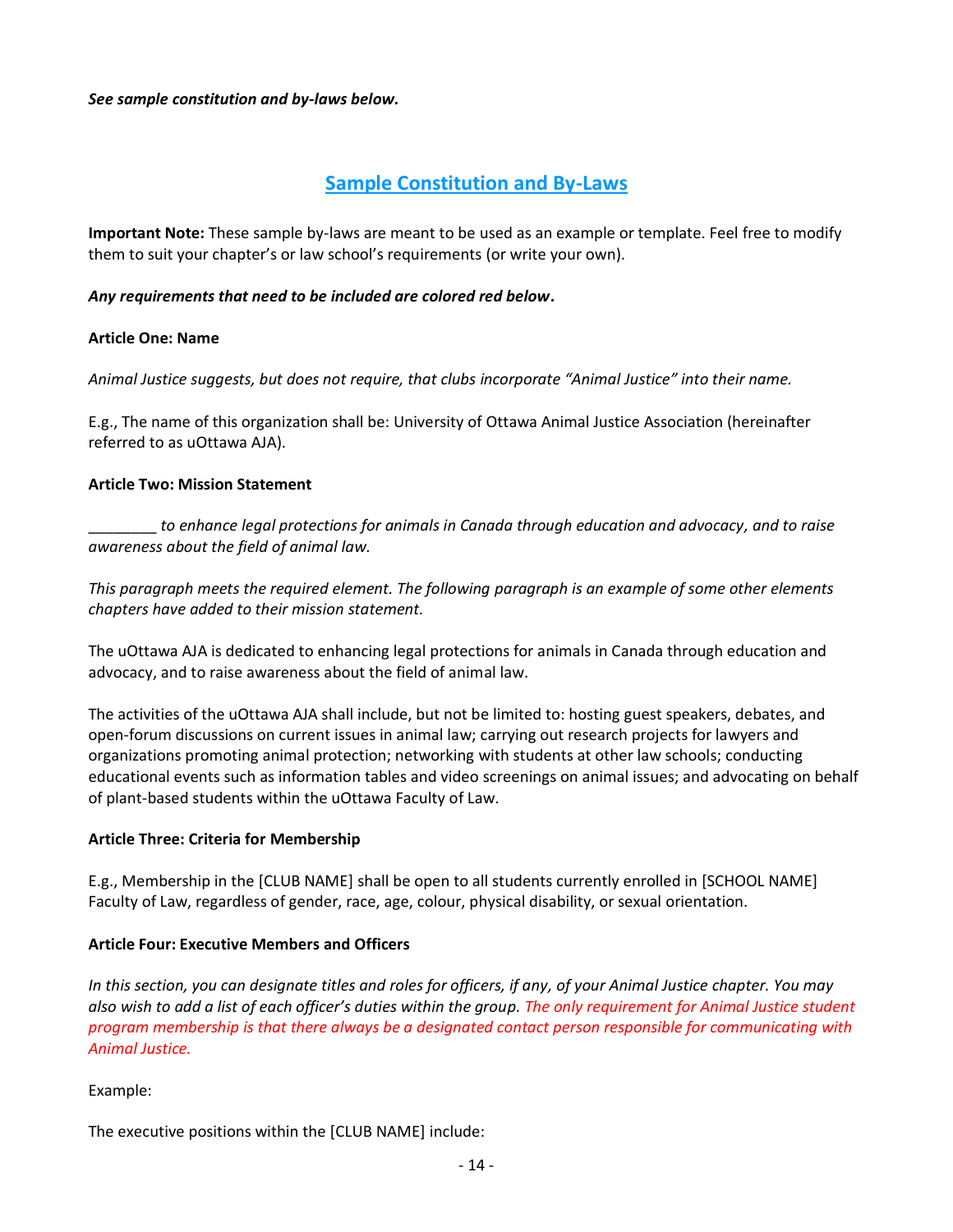**President**: Responsible to overseeing the operations of the [CLUB NAME], managing e-mails, planning events and delegating organizational tasks.

**Vice-President**: Responsible for overseeing the operations of the [CLUB NAME], and communicating with Animal Justice as needed to obtain information, resources, and inquire about policies.

**Treasurer**: Responsibilities include communicating with the [LAW SCHOOL STUDENT SOCIETY OR OTHER CLUB OVERSIGHT BODY] and possibly Animal Justice in order to obtain event-related funding as needed and budget reporting at the end of the year. The treasurer will also be responsible for familiarizing themselves with the [LAW SCHOOL STUDENT SOCIETY OR OTHER CLUB OVERSIGHT BODY] requirements and policies with regard to club budgets.

**Communications Officer:** Responsibilities include managing social media, creating content, and promoting club events on social media, including but not limited to: Facebook, Instagram, and Twitter. The Social Media Coordinator (English) will also be responsible for developing and sending out a monthly newsletter updating members on any relevant news/events.

Qualifications for persons who are eligible to serve in executive positions in the [CLUB NAME] are as follows:

- registration as a student at the [SCHOOL NAME] Faculty of Law;
- membership in the [CLUB NAME];
- attendance at a minimum of two meetings of the [CLUB NAME];
- agreement to uphold the goals and purposes of the [CLUB NAME], and;
- to comply with the mission and goals of Animal Justice.

In the event that one of these members, for whatever reason, expected or unexpected, is unable to continue in their capacity in office, the vacated office shall be filled within two weeks.

**Officers:** All other executive members. Officers are responsible for promoting activities and events organized by the uOttawa SALDF within their classes and law-related networks, as well as performing any tasked or duties delegated to them by the president or vice-president.

#### **Article Five: Elections**

Executive members shall be elected each school year by a majority vote of the membership of the [CLUB NAME], shall serve a term of one year, and may be re-elected the following year.

Students interested in serving as executive members shall so inform the [CLUB NAME] no later than one week prior to the election. Each member of the uOttawa AJA shall have one vote.

#### **Article Six: Impeachment**

If necessary, a special meeting may be called to impeach an executive member. There must be at least two current members who wish to impeach the executive member in question and the vote must result in a majority of at least 51%.

#### **Article Seven: Meetings**

Regular meetings of the [CLUB NAME] shall be held at least once each semester. Decisions at meetings shall be made by a majority of the members, with every present party agreeing to, dissenting to, or abstaining from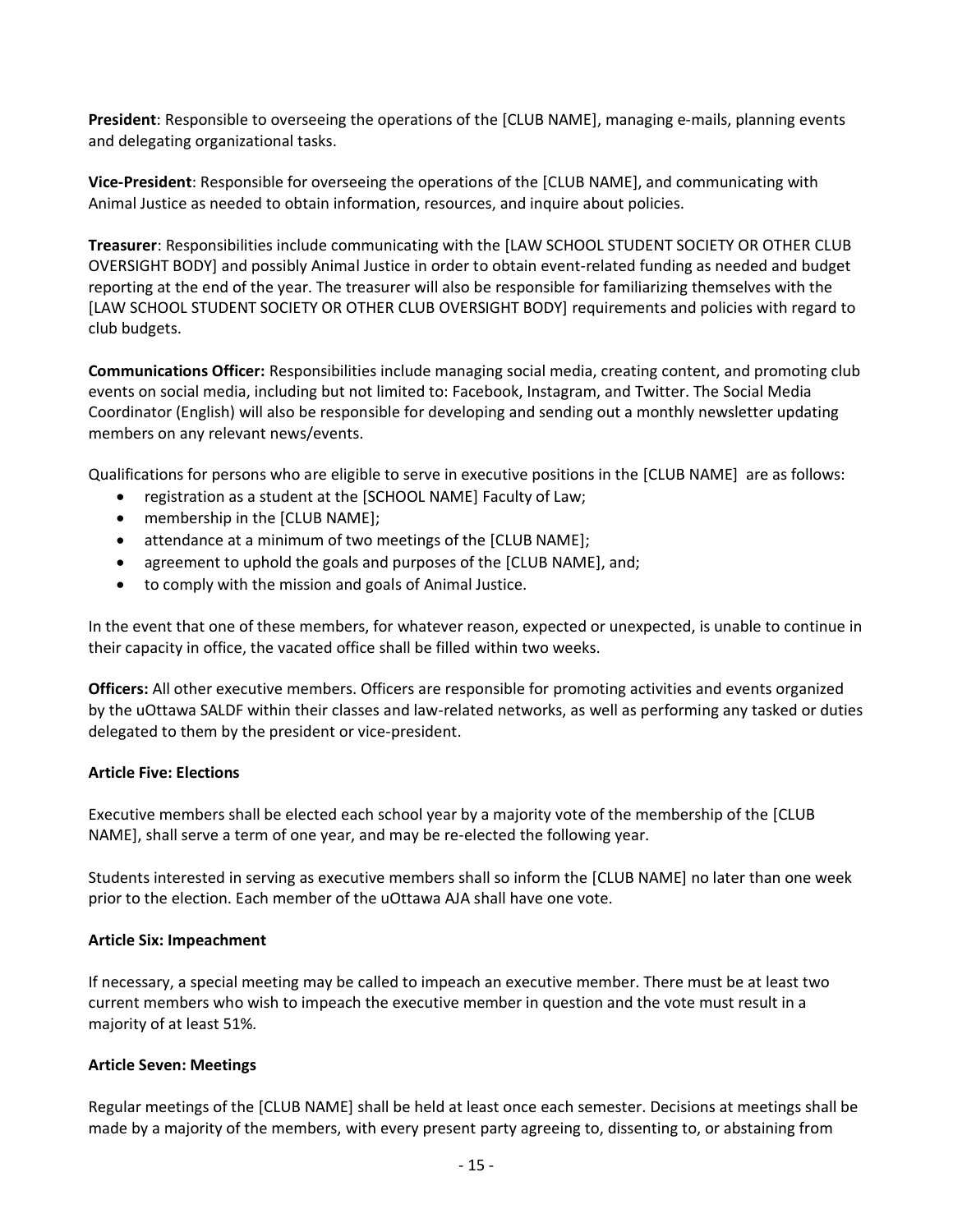every action there decided. A necessary minimum for all decisions shall be at least 51% of all members present at the meeting and must include at least one executive member.

Special meetings of the [CLUB NAME] may be called by any number of members, who shall inform the president and vice-president, or the entire membership, at least one week prior to the date of the proposed meeting.

### **Article Eight: Affiliation with Animal Justice**

*This is a required element of the bylaws. Animal Justice's intention is to ensure that affiliated student chapters are acting in the interests of protecting animals, that organizational activities are consistent with Animal Justice's mission, and that Animal Justice is not directly or indirectly involved in any litigation initiated by a student chapter, or implicated in any policy positions taken, that have not been specifically endorsed/approved by Animal Justice. We encourage questions and feedback from students about this.*

Activities of the [CLUB NAME] shall at all times be consistent with the mission of Animal Justice. All public policy positions taken by the [CLUB NAME] shall be consistent with the mission of Animal Justice.

The [CLUB NAME] will ensure food served at events is vegan, i.e., contains no meat, fish, dairy, eggs., or other animal products, and are in line with Animal Justice's mission to protect the lives of animals.

The [CLUB NAME] will not purport to speak for Animal Justice or commit it to any position on any matter of public policy or law on behalf of Animal Justice without Animal Justice's prior written consent. No litigation will be initiated, endorsed, or supported in the name of the [CLUB NAME] without prior approval of Animal Justice.

#### **Article Nine: Amendments**

Any two current members shall be entitled to propose amendments. Proposed amendments shall be consistent with these by-laws, and shall be communicated to all current [CLUB NAME] members, who shall schedule a meeting for the purpose of approving these amendments. Amendments can also be approved via email or online poll. If the date of submission of these amendments is near the date of a regular or special meeting, then no additional meeting need be scheduled. A two-thirds majority of all chapter members must vote on any amendments to this constitution.

### **How to Start an Animal Law Course at Your School**

- 1) Identify and discuss animal law with faculty, adjunct faculty members, and members of the local legal community that may have an interest in teaching an animal law course.
- 2) Schedule a meeting with the Dean or other representative of the administration. Establish the requirements for adding a new course to the curriculum.
- 3) Collaborate with other students interested in animal law.
- 4) Sponsor student events to generate an interest in animal law.
- 5) Collect signatures in support of adding an animal law class.

#### *See sample petition below.*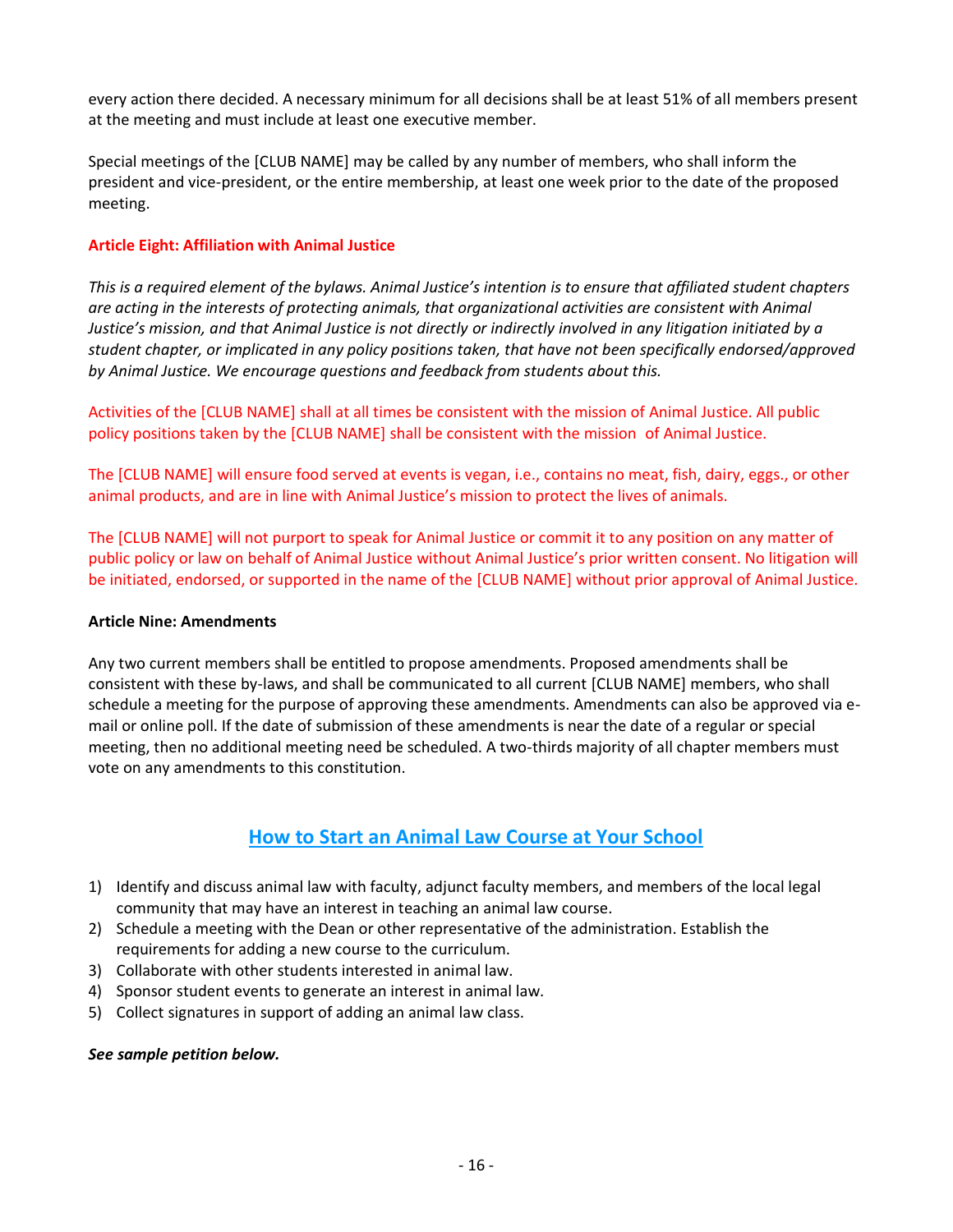#### **University of Ottawa Animal Justice Association**

University of Ottawa Faculty of Law | uoaja@gmail.com

March 14<sup>th</sup>, 2018

Common Law Section University of Ottawa Faculty of Law

To Whom It May Concern:

#### **Petition Re: Support for Adding an Animal Law Course to The Curriculum**

We, the undersigned, encourage your support for the addition of an animal law course to the law school curriculum. Animal law is the combination of statutory and case law that relates to or has an impact on nonhuman animals. It encompasses companion animals, wildlife, farmed animals, and animals used in entertainment and research.

As you may know, animal law is being taught at some of the most reputable and respected law schools throughout the country. Along with this petition, please find a list of law schools that are currently offering animal law to their students. Additionally, a growing number of student animal law organizations have appeared across the country and around the world. At last count, more than 200 animal law clubs have been established in the US and Canada.

The increased interest in animal law is to be expected considering animals permeate every sector of our society from food to family. Further, animal law increasingly permeates and affects most traditional areas of the law – including tort, criminal, constitutional, family, environmental, and trust law. Growing recognition of the human-animal bond, and concern for the welfare of animals raised for food and used in other industries, has informed the ongoing conversation about legal issues involving animals and ignited interest in the field.

The rapidly emerging field of animal law can no longer be ignored, as it is becoming an accepted and practiced field within society and our legal system. We are hopeful you will consider providing students with a thoughtprovoking forum to discuss this developing and dynamic area of the law. As animal law continues to grow and intersect with traditional areas of the law, the law school and law students – including animal activists, animal lovers, the curious, the indifferent and the dissenters – would greatly benefit from such a course offering. For these reasons, your consideration of the addition of animal law to the law school's curriculum is greatly appreciated. Thank you for your time and attention regarding this matter.

Sincerely,

The Undersigned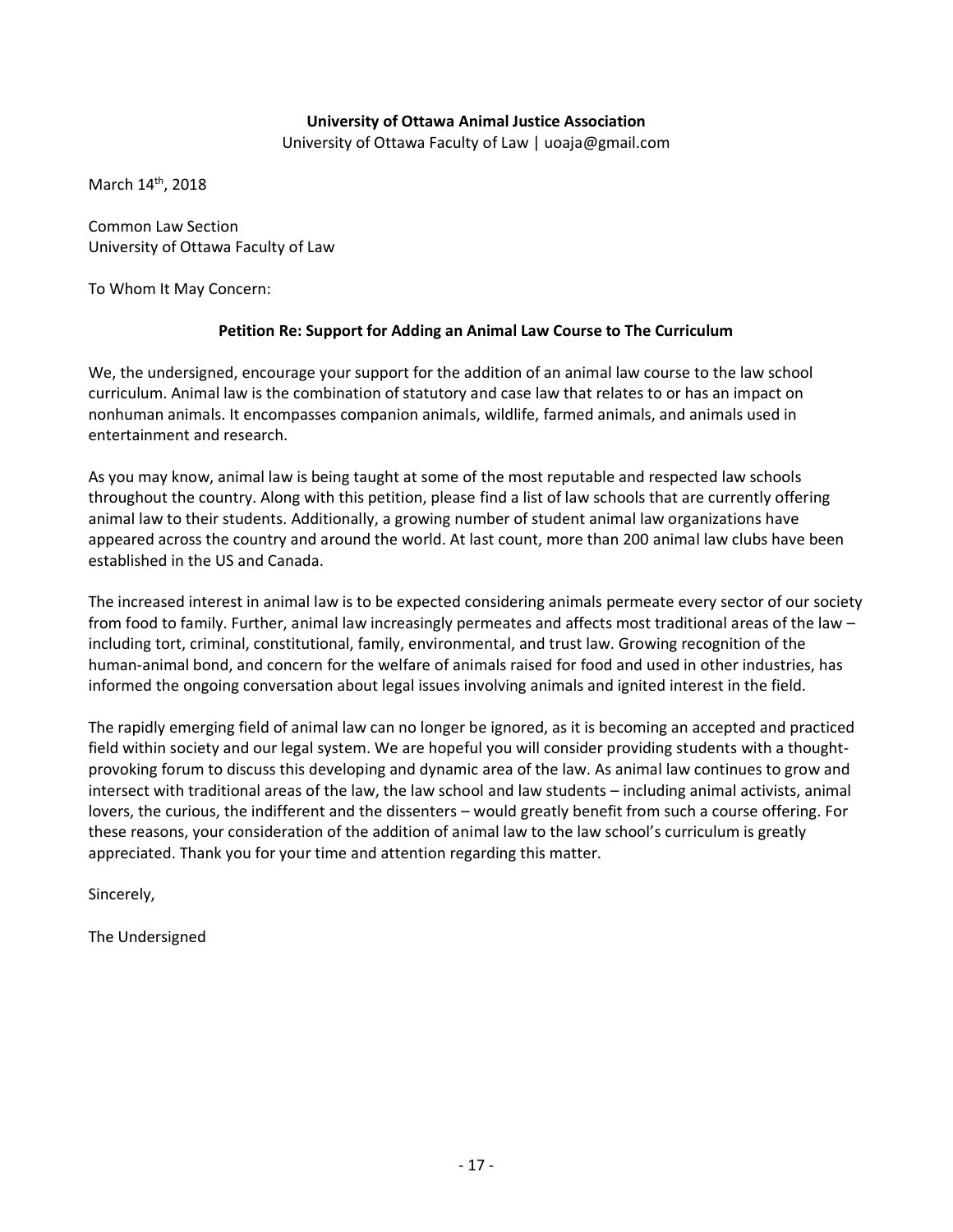

**Promotional Materials**



Community classes for charity



#### Sunday August 28 · 3:00PM · NEUmovement Kelowna

NeuMovement has gone to the Dogs! Come get your downward dog on in support of<br>Thompson Rivers University Animal Law Advocacy (TALA) and local rescue organization Sit<br>Pretty Pit! Neu will be running a series of community cl raised in support of both organizations

- · 3 pm: Barre w Kelly Newby
- · 3 pm: Mat Pilates w Kristene Bene
- · 4 pm Yoga w Tara Greer
- . 5 pm Drinks at Company to follow!

Pre-Register on MindBody Any questions can be directed to Kelly Newby at 250.718.7233









#### **CANADIAN PERSPECTIVES** ON ANIMAL LAW

#### **PANEL DISCUSSION**



**Camille Labchuk** Executive Director of<br>Animal Justice



Federation of Humane



Marc Quinn<br>Founding Partner of<br>Quinn Thiele Mineault<br>Grodzki LLP



**Sample**